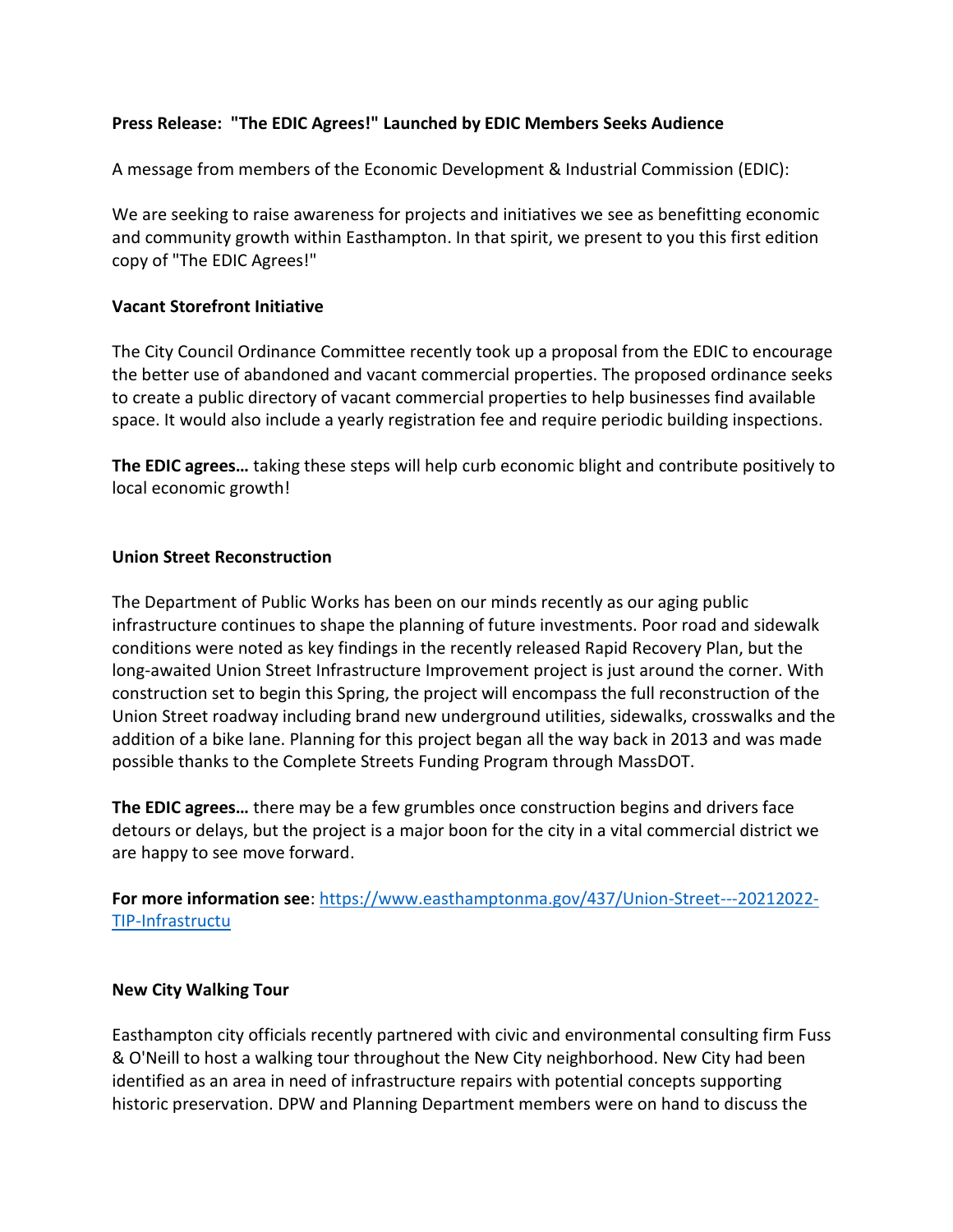area, collect feedback and meet with local residents. The event was part of a Community Development Block Grant project to evaluate the area and make plans for the future.

**The EDIC agrees…** it is important to consider how New City has changed over time when planning for the future. We appreciate efforts from city officials to meet residents where they are and collect feedback directly.

For more information see: www.[easthamptonma.gov/NewCity](http://www.easthamptonma.gov/NewCity)

# **Housing and School Re-Use**

Housing needs are considered a top priority for Easthampton as the city seeks to address housing supply and affordability concerns. Goals stemming from the Housing Production Plan, a grant-funded project submitted to the city last year, include the creation of more affordable and mixed-income housing and the development of surplus city property for housing. Easthampton has reported shrinking household sizes as its population ages, a trend seen across Western Massachusetts as population growth stagnates.

**The EDIC agrees…** it will benefit Easthampton to pursue housing development projects, including potential school re-use scenarios, that increase and diversify our housing stock while protecting important green space within the community.

For more information see: [https://www.easthamptonma.gov/430/One-Stop-For-Growth---](https://www.easthamptonma.gov/430/One-Stop-For-Growth---Elementary-Schools) [Elementary-Schools](https://www.easthamptonma.gov/430/One-Stop-For-Growth---Elementary-Schools)

# **Parking / Pandemic Relief**

Businesses along Cottage Street likely benefited from increased parking options for shoppers after the Maple Street School parking lot was temporarily opened to the public last year. Parking availability has historically concerned businesses along Cottage Street, however the change created an additional 25 parking spots in an effort to help businesses recover from the impacts of the pandemic.

**The EDIC agrees…** making parking available at Maple School was a good way to support businesses downtown and make it easier for Easthampton residents to shop locally!

For more information see: [https://www.easthamptonma.gov/436/Local-Rapid-Recovery-](https://www.easthamptonma.gov/436/Local-Rapid-Recovery-Program-LRRP)[Program-LRRP](https://www.easthamptonma.gov/436/Local-Rapid-Recovery-Program-LRRP)